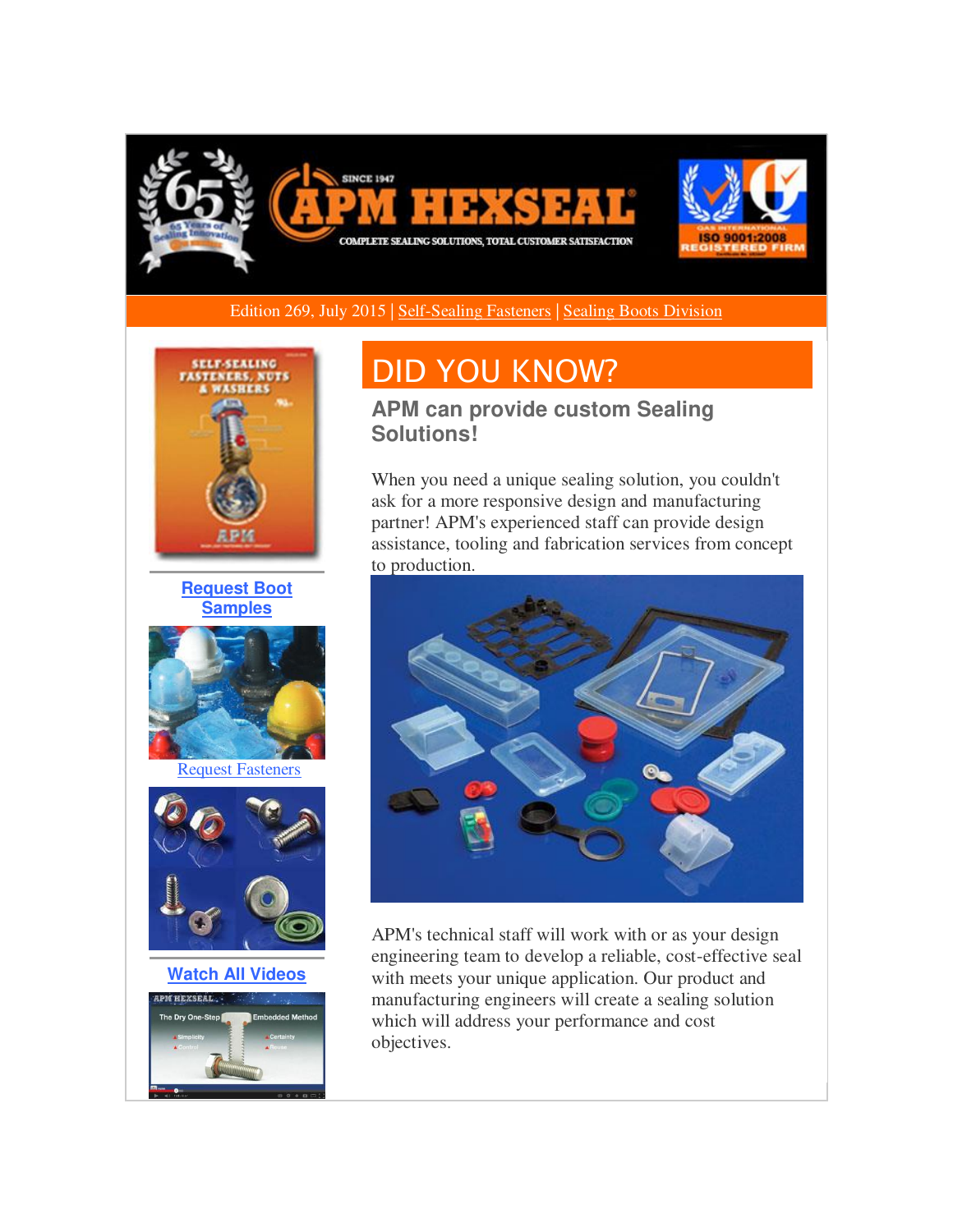

### [Download Literature](http://r20.rs6.net/tn.jsp?f=001ASHwXaZypXrIvP_cTktRRfaycJrbAIUypyp1qDnPwoHPJ66RuRoY1gC_SttcIxGgc6cIKFNBWfe5gBlbq-CSMi3sMl14vx-aSxIQ0bCPSRabiuP1daf7UnEdzNx3K_wzw7vZAzRo3ITAavTeyUspsF47qGcJFPpFMixIDj2zvQzPkElW6ygdaNXBB-edXsqKkFortx7RcpzVP6Lj4y5aO57TSm42jRsEstkVmx__2kBL63EeO-_IqFqdDpmrYv2ofKgoojzLZvYW9sRAu7xNGAEmHRUO36-yA_cEP0daZXMM41kmTnVq-w==&c=KnifnB5RUo7RYCeOrG5tIrPW4F7hX1vyLOzuMPq9vDx83tlZlzCgBQ==&ch=Cho4GK811pXnjD9BcZQDCbZC-5za-r7EabHqs27OH6HHzjC56u6UNA==)







#### **Email:** [info@apmhexseal.com](mailto:info@apmhexseal.com)





Our in house tool designers will fabricate "soft" tooling and provide prototype parts for your evaluation. This step permits fine-tuning of the seal design to minimize component cost and optimize performance. It also eliminates "surprises" upon delivery of production parts.

Upon approval of the prototype parts, our in house tooling engineers will fabricate production molds and economically produce your high quality custom seal.

## CASE STUDY

### **Custom tethered connector cap with logo:**

- APM was called upon to design a reliable seal that will stay in place for a non-standard connector size / shape.
- Custom connector caps are necessary when a standard cap is not available.
- Provides a reliable seal under the harshest weather conditions and heavy wash-downs that are required in medical and food equipment environments.
- Ensures a tight seal over connector when not in use and tethered to stay put when connector is in use.



### **APM design Solution:**

A single-piece molded design tethered connector cap with embedded Logo. Specifically designed to provide a water tight seal and hold up to the harshest conditions.

**Look for next week's newsletter for more Case Studies!**